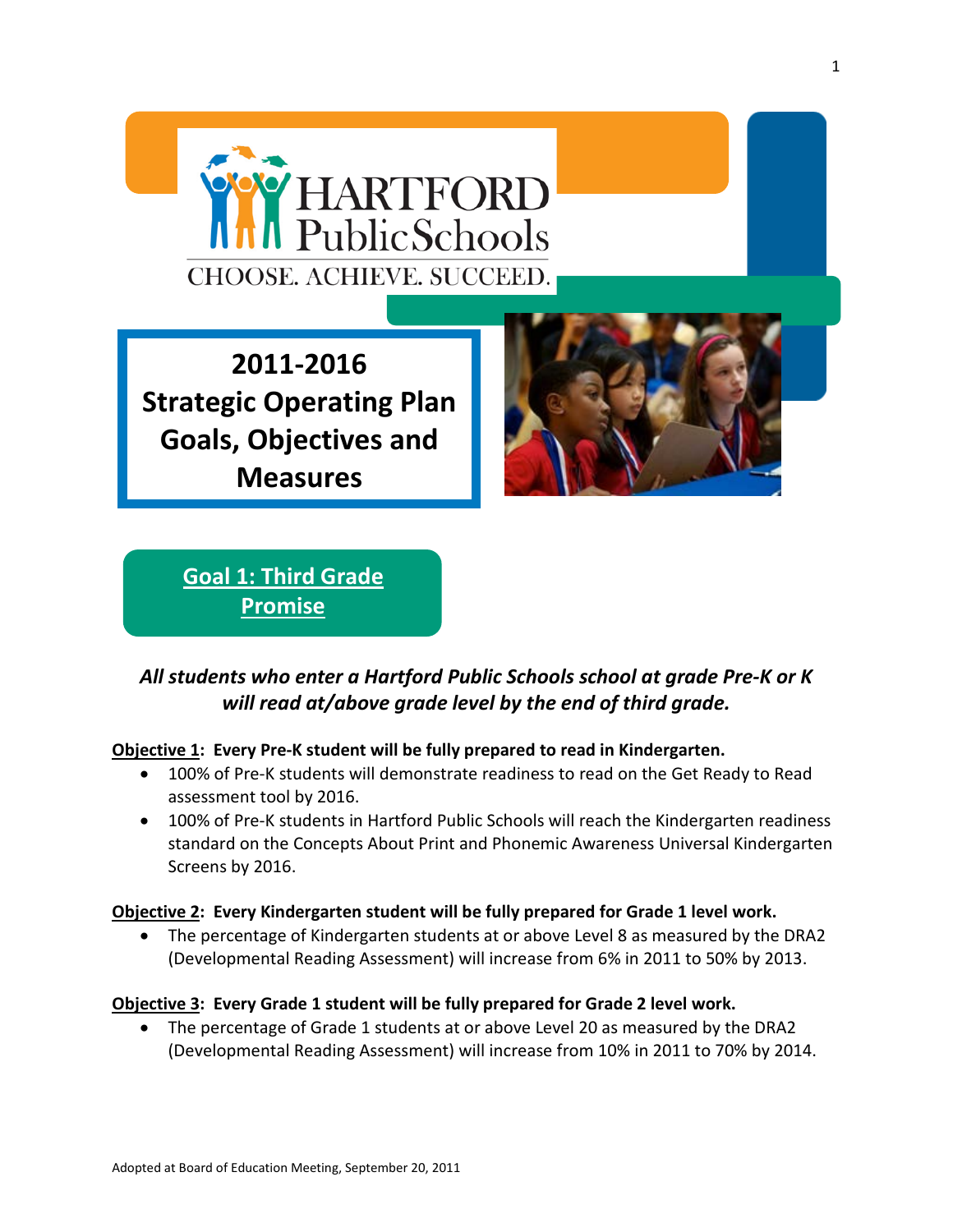### **Objective 4: Every Grade 2 student will be fully prepared for Grade 3 level work.**

• The percentage of Grade 2 students at or above Level 30 as measured by the DRA2 (Developmental Reading Assessment) will increase from 12% in 2011 to 85% by 2015.

### **Objective 5: Every Grade 3 student will be fully prepared to transition from "learning to read" to "reading to learn" in Grade 4.**

- The percentage of Grade 3 students at or above Level 40 as measured by the DRA2 (Developmental Reading Assessment) will increase from 21% in 2011 to 100% by 2016.
- The percentage of Grade 3 students (K-3 same school cohort) at or above the proficient level as measured by Reading CMT scores will increase from 53% in 2011 to 82% by  $2014.<sup>1</sup>$  $2014.<sup>1</sup>$  $2014.<sup>1</sup>$
- The percentage of Grade 3 students at or above the proficient level as measured by MAS Reading CMT scores will increase from 3[2](#page-1-0)% in 2011 to 44% by 2014.<sup>2</sup>

<span id="page-1-1"></span><sup>&</sup>lt;sup>1</sup> New state assessments to be administered SY 2014-15.<br><sup>2</sup> New state assessments to be administered SY 2014-15.

<span id="page-1-0"></span>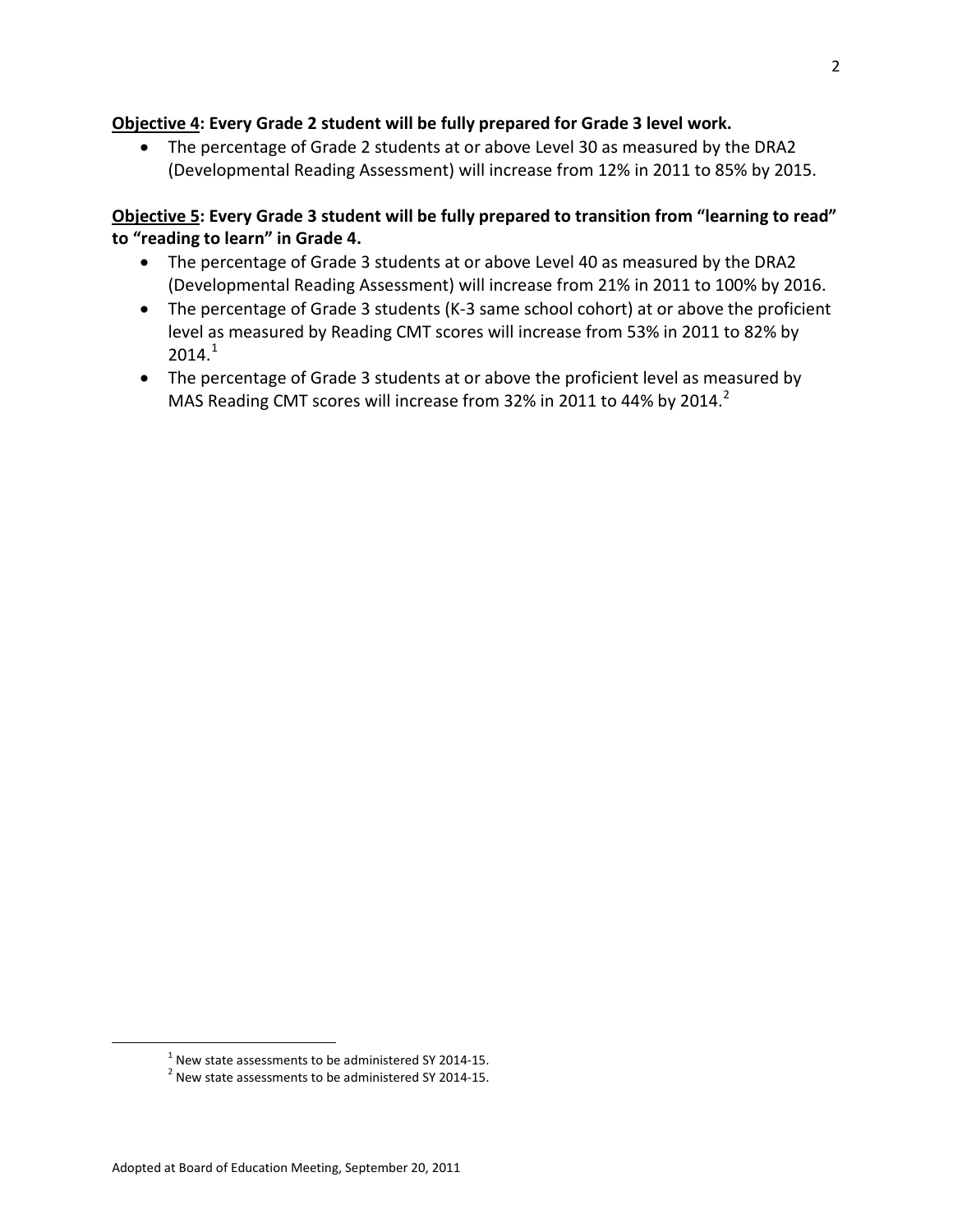# **Goal 2: Middle Years Redesign**



# *All middle grades students will demonstrate sustained performance gains that will prepare them for the rigor of a college-ready high school curriculum.*

### **Objective 1: Every middle years student will be prepared for the academic rigor of high school.**

- All schools will provide access to Algebra 1 in Grade 8 by 2016.
- The percentage of Grade 8 students at or above the proficient level as measured by Science CMT scores will increase from 41% in 2011 to 5[3](#page-1-1)% by 2014. $^3$
- 85% of Grade 6 students will read at grade level (Lexile<sup>[4](#page-2-0)</sup>=665 or higher) by 2016.
- 85% of Grade 7 students will read at grade level (Lexile=735 or higher) by 2016.
- 85% of Grade 8 students will read at grade level (Lexile=805 or higher) by 2016.

### **Objective 2: Every middle years student will experience a learning environment sensitive to the unique developmental challenges of early adolescence.**

- The Middle Years Implementation Plans of all schools will be rated *Acceptable* or *Exemplary* as measured by The Middle Years Design Standards Rubric by 2012-13.
- All schools will successfully implement a Middle Years Implementation Plan as measured by a rubric based on The Middle Years Design Standards by 2016.

## **Objective 3: Every middle years student will feel connected to the school community.**

- The student attendance rate will increase from 92% in 2011 to 95% by 2016.
- The percentage of students participating in at least one co-curricular or extra-curricular activity will increase annually.
- The percentage of students who report being connected to their schools will increase annually as measured by a school connectedness survey.
- All schools will have school youth leadership opportunities by 2016.

<span id="page-2-1"></span><span id="page-2-0"></span> $3$  New state assessments to be administered SY 2014-15.<br> $4$  Reading at grade level is measured by Lexile level which is aligned with common core. Lexile measure provides information about an individual's reading ability or the difficulty of a text, like a book or magazine article, in order to effectively match readers with books and articles at an appropriate level of difficulty.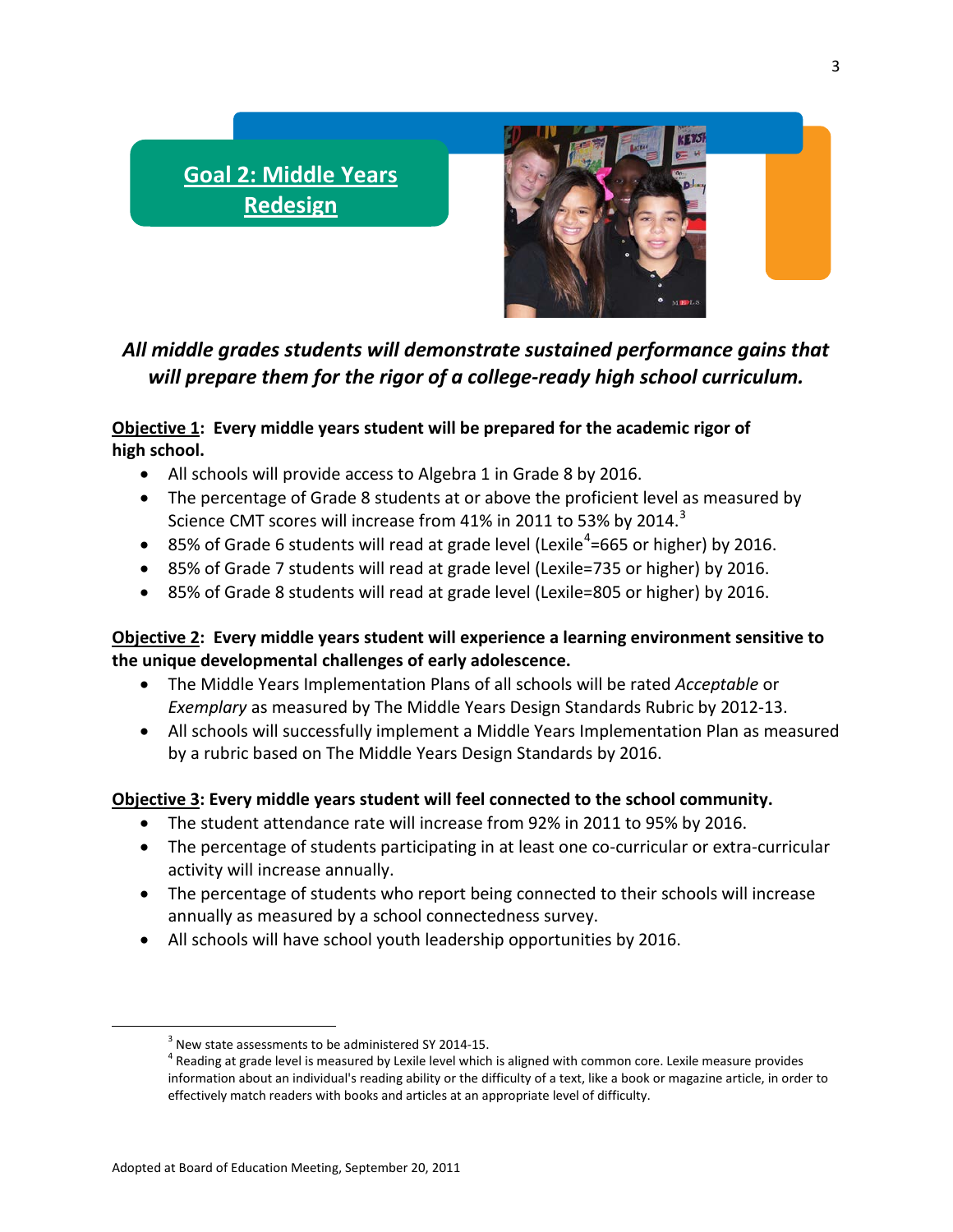**Objective 4: Every middle years student will experience a learning environment that establishes norms and structures that support high school readiness.**

- Every middle years student will receive daily homework that aligns with gradeappropriate district guidelines as measured by the School Accountability Plan.
- Every middle years student will develop and demonstrate library research skills, including computer literacy, by Grade 8 as measured by successful completion of an end-of-year project.
- Every middle years student will learn note-taking, organizational skills, time management, and study strategies, with evaluation embedded in unit assessments.
- Every middle years student will develop a career plan that documents academic and cocurricular experiences and progress toward their preferred career.

### **Objective 5: Every middle years student will experience a safe and healthy learning environment.**

- By 2012-13, every school will engage its middle years students in weekly student community meetings and advisories as measured by meeting indicators in school accountability plans.
- Every school will fully implement the state-required District Safe School Climate Plan by 2016.
- The number of disciplinary offenses in grades 6-8 that result in external suspensions will decrease annually from the current 43% rate.
- The number of disciplinary offenses in grades 6-8 that result in internal suspensions will decrease annually from the current 21%.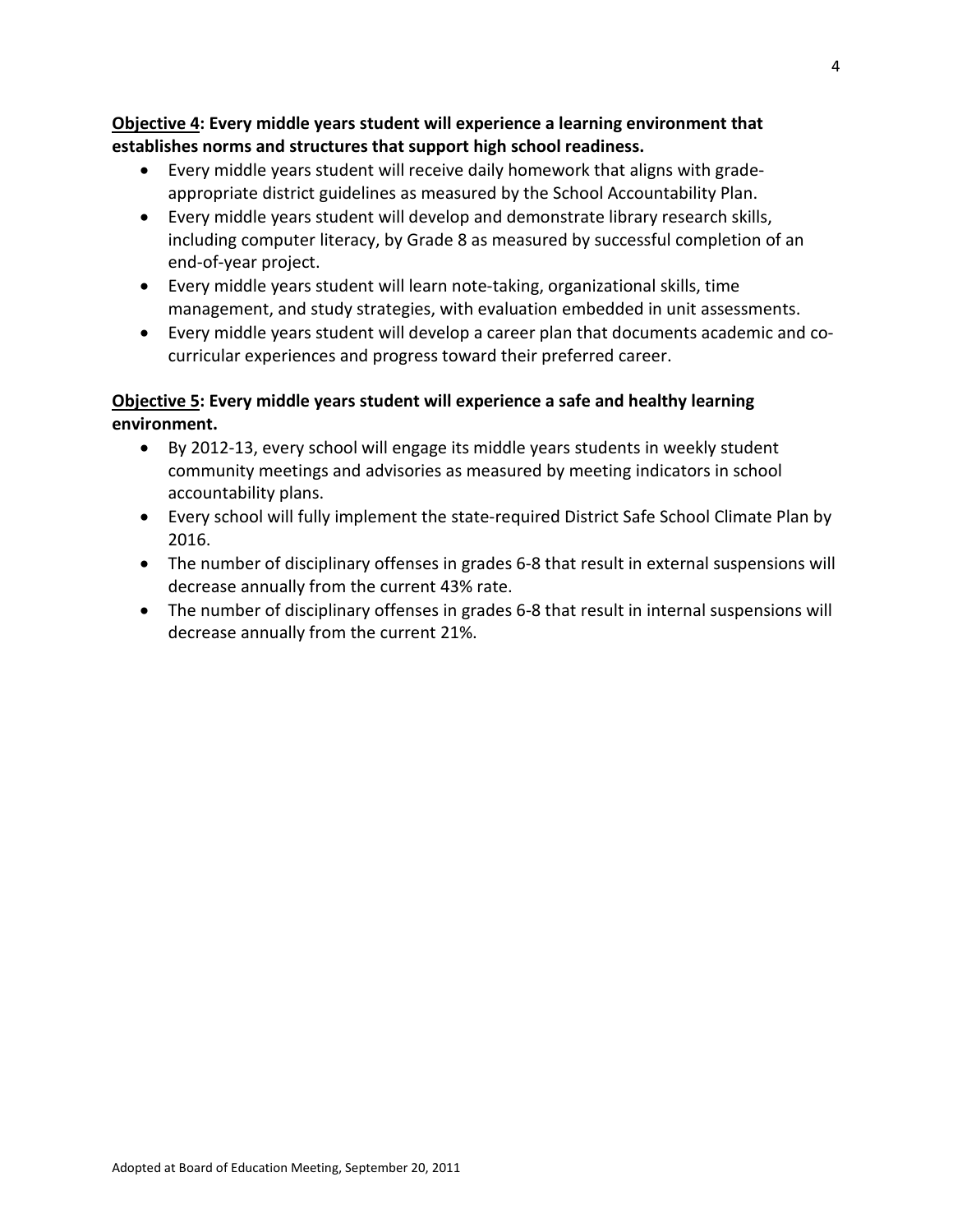# **Goal 3: College Readiness**



*All students earning a Hartford Public School diploma will demonstrate college readiness.*

## **Objective 1: Every high school student will demonstrate college-ready skills in reading, writing and math.**

• The student attendance rate will increase from 85% in 2011 to meet or exceed the state average of 93% by 2016.

### Grade 9:

• The percentage of Grade 9 students at or above the proficient level in English 1 and Algebra 1 or Geometry will increase to 85% as measured by end of course assessments by 2016.

### Grade 10:

- The percentage of Grade 10 students at or above the proficient level as measured by CAPT will increase in Reading from 58% in 2011 to 70% in 2014; in Math from 53% in 2011 to 6[5](#page-2-1)% in 2014; and in Writing from 71% in 2011 to 83% in 2014.<sup>5</sup>
- The percentage of Grade 10 students at or above the proficient level as measured by the MAS CAPT will increase in Reading from 50% in 2011 to 62% in 2014 and in Math from 35% in 2011 to 47% in 2014. $^{\rm 6}$  $^{\rm 6}$  $^{\rm 6}$
- The district average Grade 10 PSAT score will increase annually to reach or exceed the state average by 2016.

### Grade 11:

- The district average Grade 11 PSAT score will increase annually to reach or exceed the state average by 2016.
- The district average Grade 11 SAT score will increase annually to reach or exceed the state average by 2016.

### **Objective 2: Every high school student will have access to a college-level course.**

The percentage of high school students who participate in a college level class will increase annually as measured by Advanced Placement (AP), Early College Experience (ECE), Dual Enrollment data.

 $^5$  New state assessments to be administered SY 2014-15.<br> $^6$  New state assessments to be administered SY 2014-15.

<span id="page-4-0"></span>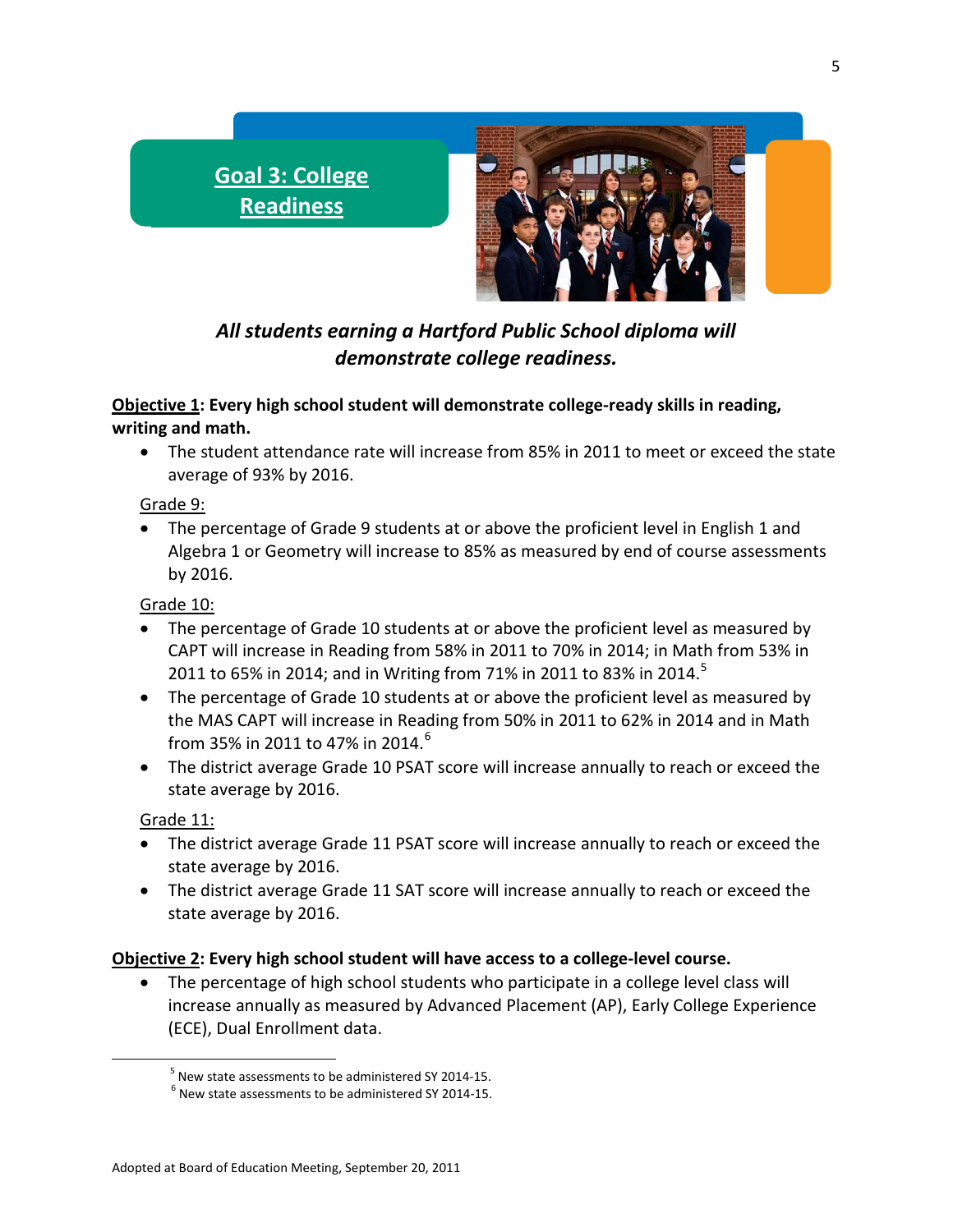**Objective 3: Every high school student will complete a rigorous college-ready curriculum, including a Capstone experience.** 

- The percentage of students ending grade 9 with required credits to move to grade 10 will increase annually.
- The percentage of students ending grade 10 with required credits to move to grade 11 will increase annually.
- The percentage of students ending grade 11 with required credits to move to grade 12 will increase annually.

**Objective 4: Every high school student will be prepared to successfully complete the college application process, including the development of a financial management plan.**

- 85% of graduating seniors will complete at least 4 college applications as part of their college advising process by 2013.
- The number of parents and students who participate in financial planning workshops will increase annually.

### **Objective 5: Every high school graduate who enrolls in college will successfully complete his/her freshman year.**

• The percentage of first year college students who complete freshman year as evidenced by the National Student Clearinghouse data reports will increase annually.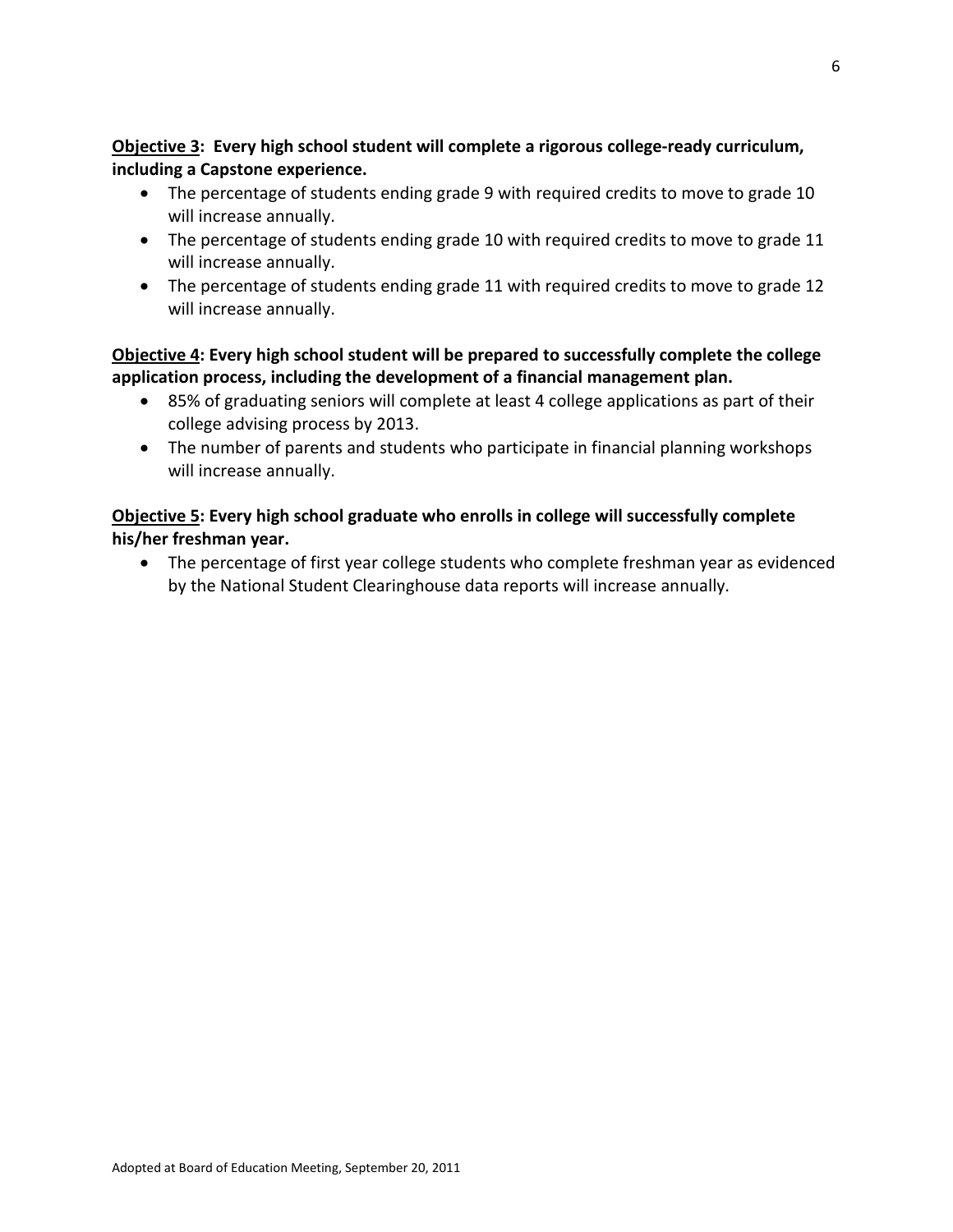

**District Communications Plan Framework 2011-12** 

# *Goal: Build awareness, support, improved understanding and civic capacity for the next level of initiatives to close the achievement gap and prepare students for college and careers***.**

### **Objectives:**

- 1. Increase awareness and support of Hartford Public Schools' mission, vision, goals and strategies including Third Grade Promise, Middle Years Redesign and College Readiness.
- 2. Solidify Hartford Public Schools' image as a state and national model for school reform.
- 3. Engage key constituents including parents/families, HPS employees, board members, students and alumni, corporations and foundations, funders, government, communitybased organizations and others as supporters of the reform initiatives.
- 4. Increase the number of Hartford families who choose Hartford Public Schools.
- 5. Increase the level of confidence in the quality of Hartford Public Schools.

### **Measures:**

- Level of awareness and support of the mission, vision, goals and strategies increases as measured through input by stakeholders (e.g. surveys, interviews, focus groups)
- There is more positive local and national coverage of Hartford Public Schools inclusive of established key messages.
- Constituents feel well-informed about the district's goals, objectives and key strategies as assessed through surveys, interviews, focus groups.
- More parents / families participate in school-based activities (e.g. parent-teacher meetings, governing councils, special events)
- HPS employees actively use the Intranet for information, shared learning and engagement with each other.
- <span id="page-6-0"></span>• New and/or increased sources of funding are attained to support HPS Strategic Operating Plan.